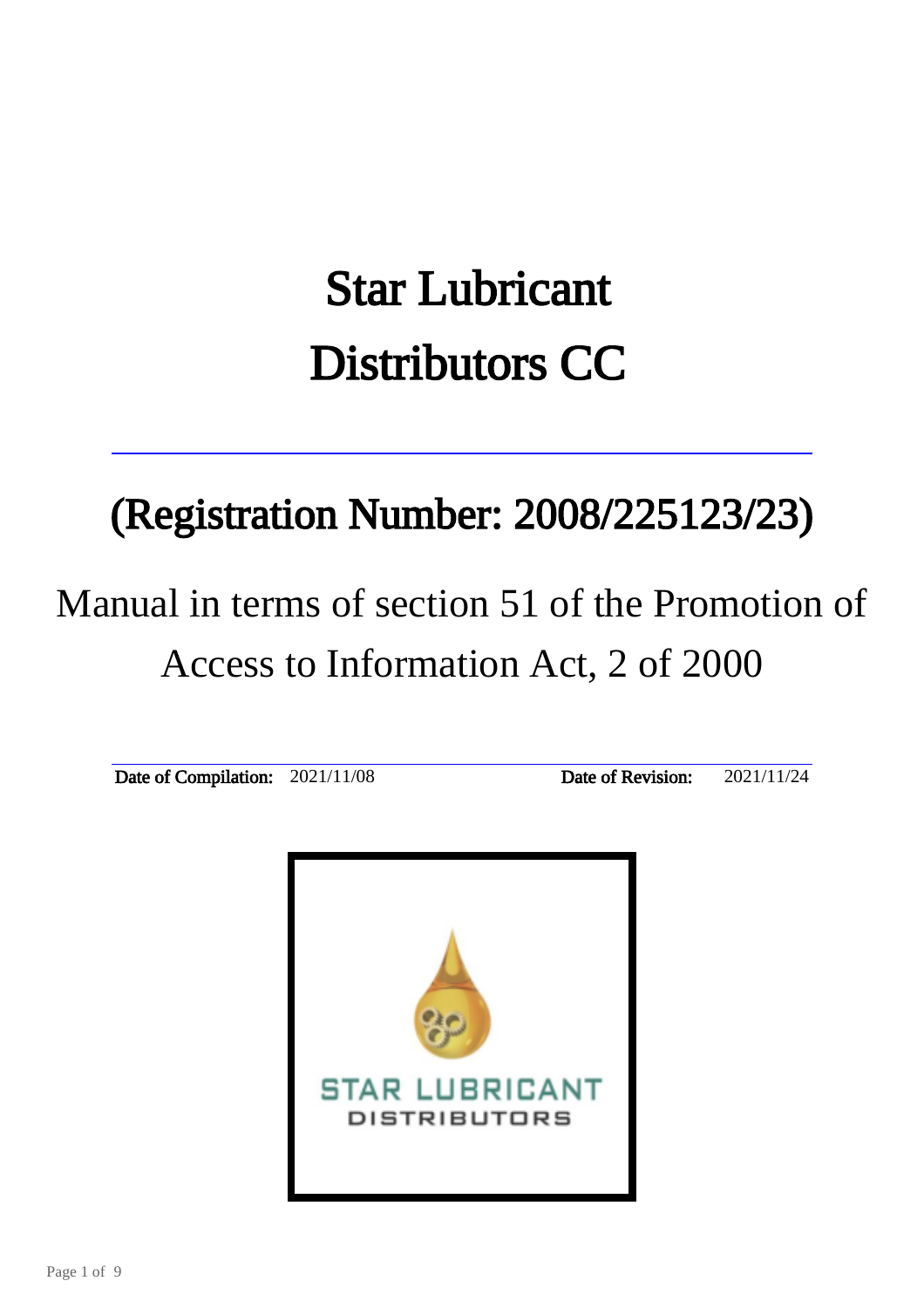## PROMOTION OF ACCESS TO INFORMATION ACT, 2 OF 2000 (THE ACT)

 Section 51 Manual of Star Lubricant Distributors CC (Registration number: 2008/225123/23)

- 1. Contact particulars
- 2. Introduction
- 3. Guide in terms of section 10 of The Act
- 4. Facilitation of a request for access to information
- 5. Information available in terms of other applicable legislation
- 6. Information automatically available
- 7. Information available in terms of the act On Request
- 8. General
- 9. Requesting Procedures
- 10. Prescribed Fees
- 11. Protection of Personal Information Processed
- 12. Availability of the manual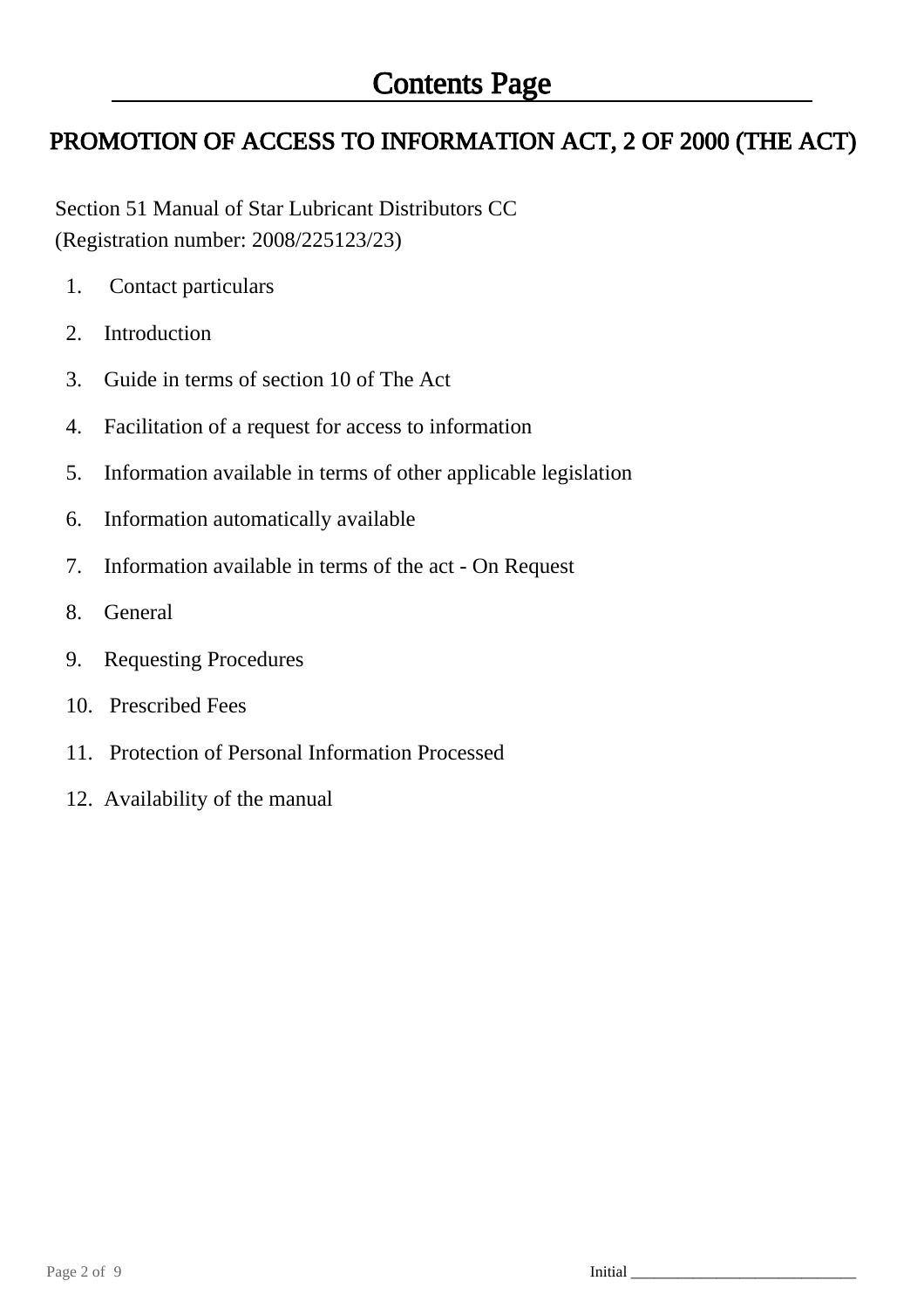## PROMOTION OF ACCESS TO INFORMATION ACT, 2 OF

## 2000 (THE ACT)

## SECTION 51 MANUAL OF STAR LUBRICANT DISTRIBUTORS CC (REGISTRATION NUMBER: 2008/225123/23)

Ī

## 1. CONTACT PARTICULARS

| Head of business:<br>Deputy Information officer(s): | Edward John Legassick<br>Leana Potgieter | <b>Information officer:</b> Leana Potgieter |                    |
|-----------------------------------------------------|------------------------------------------|---------------------------------------------|--------------------|
| <b>Postal Address:</b>                              | 2 Scott Crescent                         | <b>Physical Address:</b>                    | 2 Scott Crescent   |
|                                                     | <b>Stilfontein</b>                       |                                             | <b>Stilfontein</b> |
|                                                     | 2550                                     |                                             | 2550               |
| <b>Telephone Number:</b>                            | 018 484 3659                             |                                             |                    |
| E-mail Address:                                     | leana@starlubricants.co.za               |                                             |                    |
| Website:                                            | http://starlubricants.co.za              |                                             |                    |

### 2. INTRODUCTION

Wholesale and Retail (Lubrication)

## 3. GUIDE IN TERMS OF SECTION 10 OF THE ACT

3.1 The ACT grants a requester access to records of a private body, if the record is required for the exercise or protection of any rights. If a public body lodges a request, the public body must be acting in the public interest.

3.2 Requests in terms of the ACT shall be made in accordance with the prescribed procedures, at the rates provided. The forms and tariff are dealt with in section 53 and 54 of the Act.

3.3 Requesters are referred to the Guide in terms of Section 10 which has been compiled by the South African Human Rights Commission, which will contain information for the purposes of exercising Constitutional Rights. The Guide is available from the SAHRC. The contact details of the Commission are:

| Private Bag 2700, Houghton, 2041 |
|----------------------------------|
|                                  |
|                                  |
|                                  |
|                                  |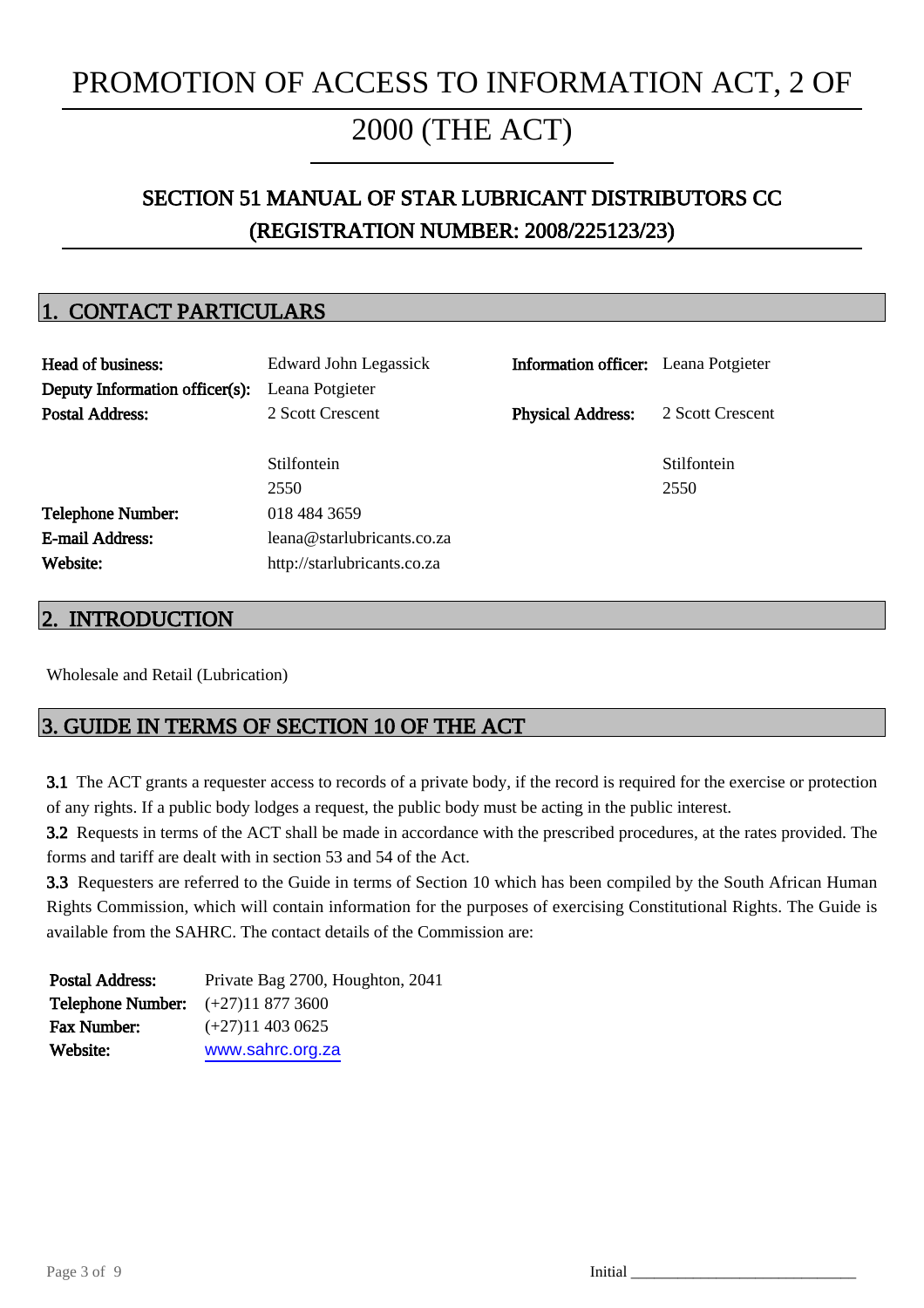## 4. FACILITATION OF A REQUEST FOR ACCESS TO INFORMATION

Information which is not readily available as indicated in this manual, may be requested in accordance with the procedure prescribed in terms of The Act. Copies of the prescribed forms to be completed for submitting a request, are available from Star Lubricant Distributors CC, http://starlubricants.co.za.

## 5. INFORMATION AVAILABLE IN TERMS OF OTHER APPLICABLE LEGISLATION

- Basic Conditions of Employment Act 75 of 1997
- Employment Equity Act 55 of 1998
- Income Tax Act 58 of 1962
- Skills Development Act 97 of 1998

## 6. INFORMATION AUTOMATICALLY AVAILABLE

- Marketing and Promotional Material
- http://starlubricants.co.za

## 7. INFORMATION AVAILABLE IN TERMS OF THE ACT - ON REQUEST

#### Statutory Business Records

- Certificate of Incorporation
- Certificate to Commence Business
- Index of Members

#### Accounting Records

- Annual financial statements and working papers
- General ledger
- Bank statements, cheque books, cheques
- Customer and supplier statements and invoices
- Fixed asset register
- Tax returns and assessments
- VAT returns
- Budgets and business plans
- Insurance records
- Investment records
- Auditor's reports

#### Distribution and Transportation

- Permits and licenses
- Transportation system delivery plan and routing
- Transportation, warehouse and storage contracts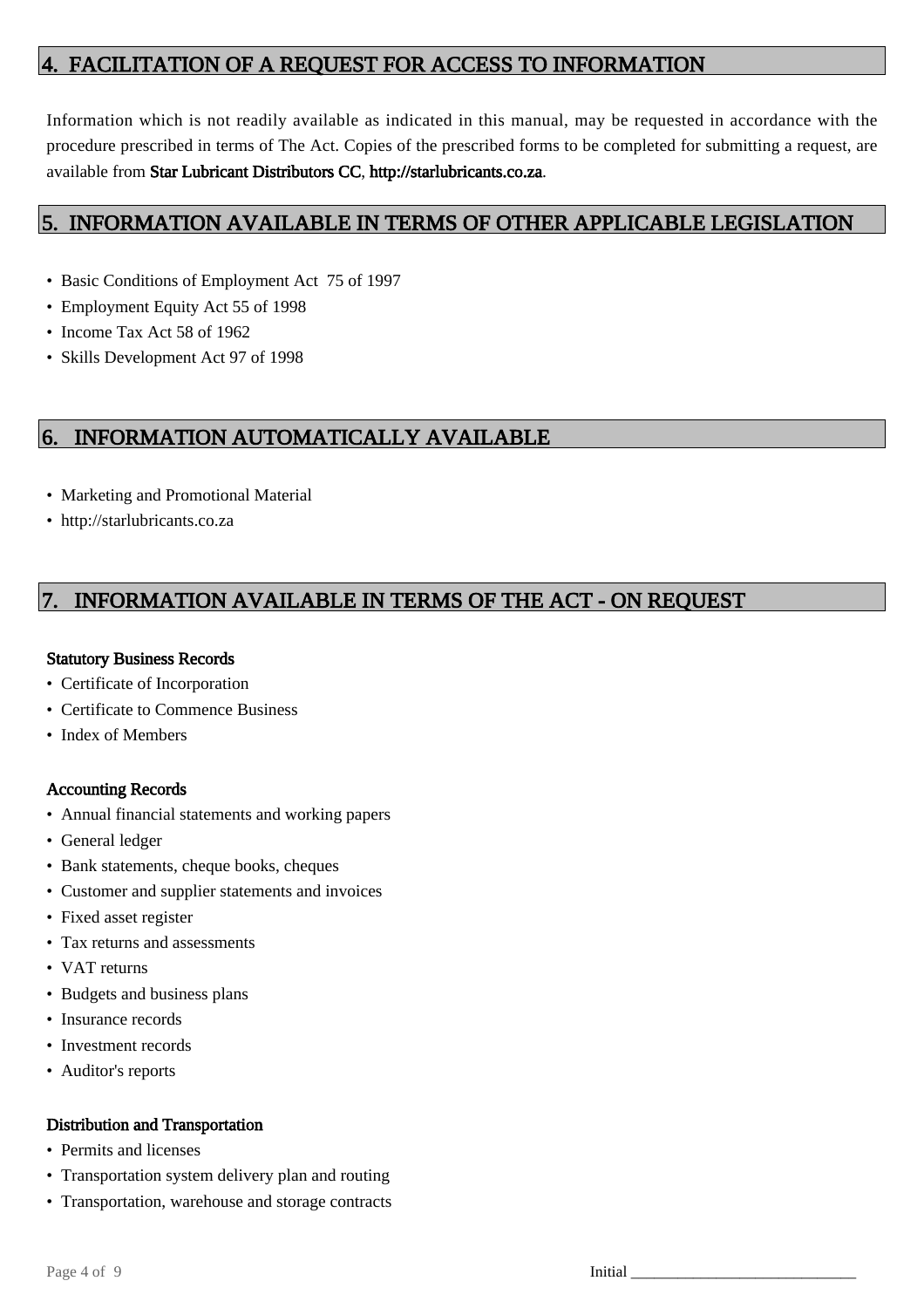#### Environment, Health and Safety

• Permits, licenses, approvals and registrations for operations of sites and business

#### Fixed Property

• Leases

#### Information Technology

- Agreements
- Client database
- Hardware
- Intranet
- Licenses
- Systems support, programming and development
- LAN Installations
- Operating systems
- Software packages
- Telephone exchange equipment
- Telephone lines, leased lines and data lines

#### Insurance

- Claim records
- Details of coverage, limits and insurers
- Insurance policies

#### Intellectual Property

- Agreements relating to intellectual property
- Copyrights
- Litigation and other disputes involving intellectual property
- Patents, patent applications and inventions
- Designs, trademarks, trade names and protected names

#### Legal, Agreements and Contracts

- Agreements with contractors, suppliers and clients
- Agreements with customers
- Agreements with governmental agencies
- Agreements with shareholders, officers or directors
- Complaints, pleadings, briefs and other documents pertaining to actual, pending or threatened litigation, arbitration or investigation
- Warranty agreements

#### Personnel Records

- Attendance register
- Disability schemes
- Disciplinary records
- Employee evaluation and performance records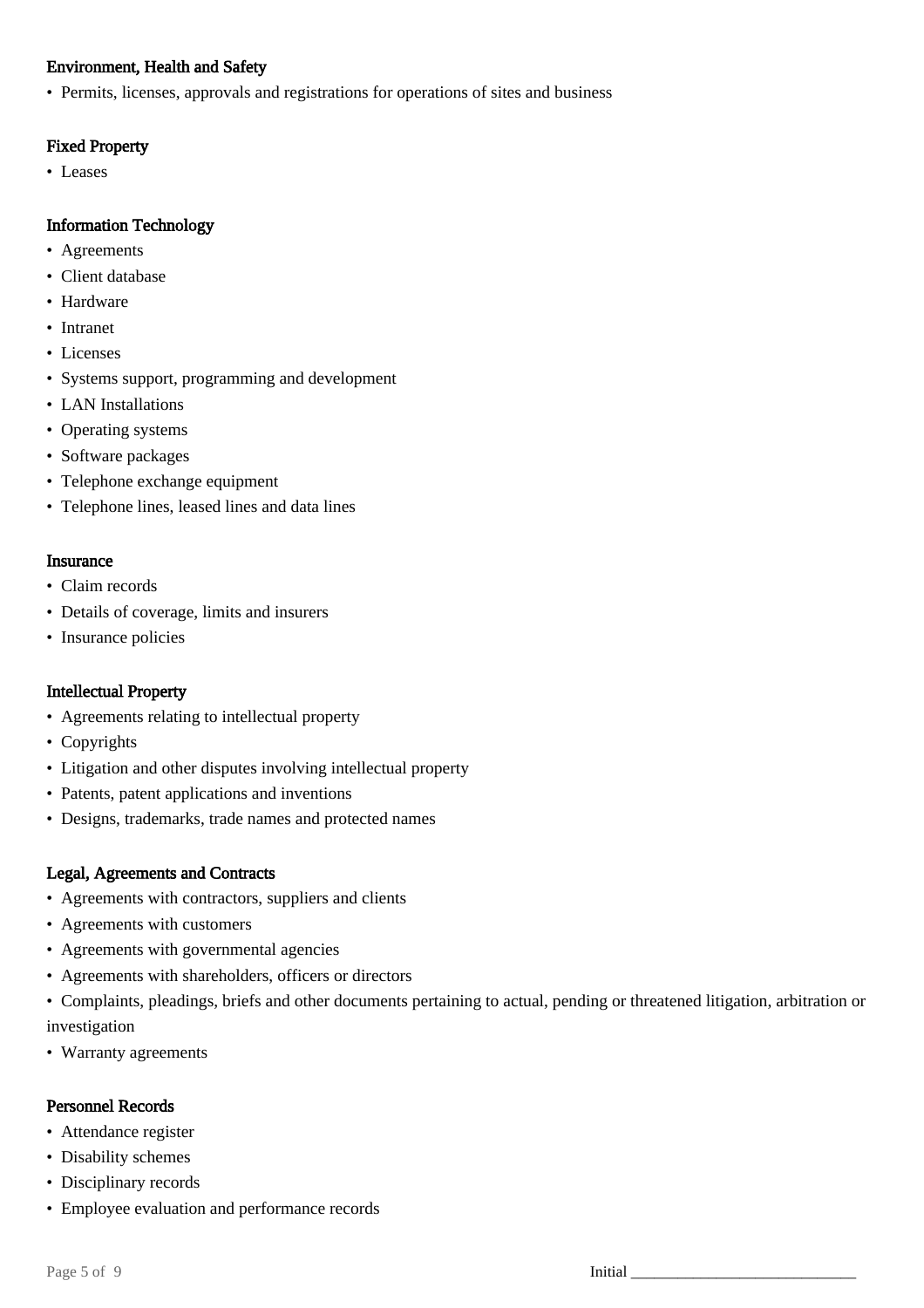- Employee information records
- Employment applications
- Employment contracts
- Employment equity plan
- Health and safety records
- IRP 5 and IT 3 certificates
- Letters of appointment
- Leave applications
- Maternity leave policy
- Payroll
- Pension fund information
- Policies and procedures
- Training and development
- UIF, PAYE and SDL returns

#### Sales and Marketing

- Brochures, newsletters and marketing material
- Customers
- Domestic and export orders
- Media releases
- Products
- Public relations policies and procedures
- Sales
- Service and product information

## 8. GENERAL

N/A

## 9. REQUESTING PROCEDURES

A person who wants access to the records must complete the necessary request forms that is available at the offices of Star Lubricant Distributors CC, or can be accessed on www.justice.gov.za/inforeg. The completed request form must be sent to the address or fax number provided in this manual and marked for the attention of the Information Officer.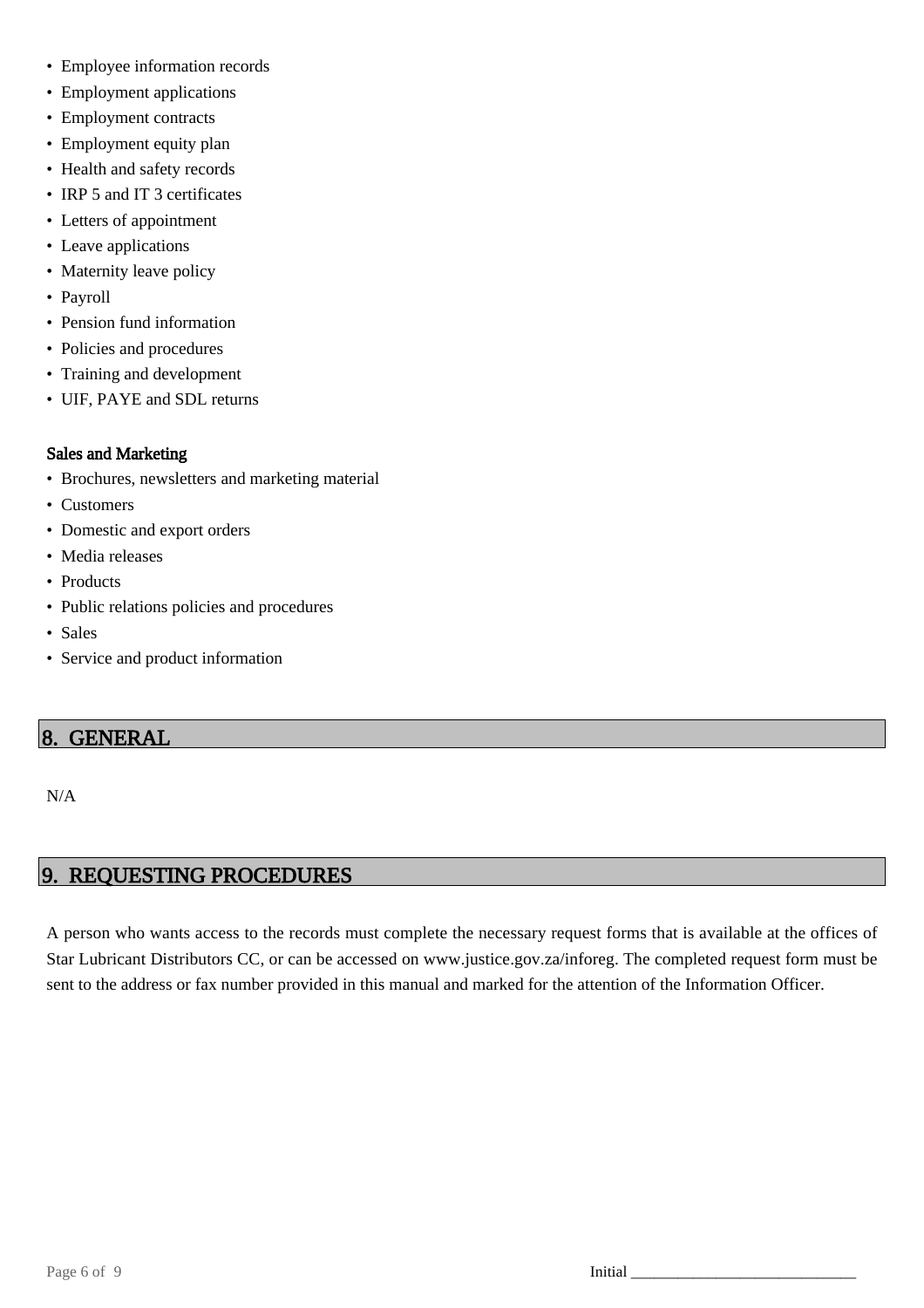Please provide sufficient details to enable the company to identify:

- a. The record(s) requested
- b. The requester (and if an agent is lodging the request, proof of capacity)
- c. The form of access required
- d. The postal address or fax number of the requester in the Republic
- e. If the requester wishes to be informed of the decision in any manner (in addition to written) the manner and particulars thereof
- f. The right which the requester is seeking to exercise or protect with an explanation of the reason the record is required to exercise or protect the right.

## 10. PRESCRIBED FEES

- A requestor is required to pay the prescribed fees before a request will be processed;
- If the preparation of the record requested requires more than the prescribed hours (six), a deposit shall be paid (of not more than one third of the access fee which would be payable if the request were granted);
- A requestor may lodge an application with a court against the tender/payment of the request fee and/or deposit
- Records may be withheld until the fees have been paid.
- The fee structure is available on the website of the SOUTH AFRICAN HUMAN RIGHTS COMMISSION at www.sahrc.org.za and as an appendix to this manual.

## 11. PROTECTION OF PERSONAL INFORMATION PROCESSED

COMPANY is committed to protecting the privacy of personal information of our data subjects. The information you share with us as a data subject allows us to provide you with the best experience with our products and services, or as a stakeholder.

COMPANY has dedicated policies and procedures in place to protect all personal information collected and processed by us. Please read below for more information on how we collect, process, use and disclose personal information.

#### 11.1 The purpose of processing of personal information

We process personal information for various reasons, including but not limited to the following:

- To manage information, products and/or services requested by data subjects
- To help us identify data subjects when they contact us
- Manage customers
- To maintain customer records
- Recruitment purposes
- Employment purposes
- Apprenticeship purposes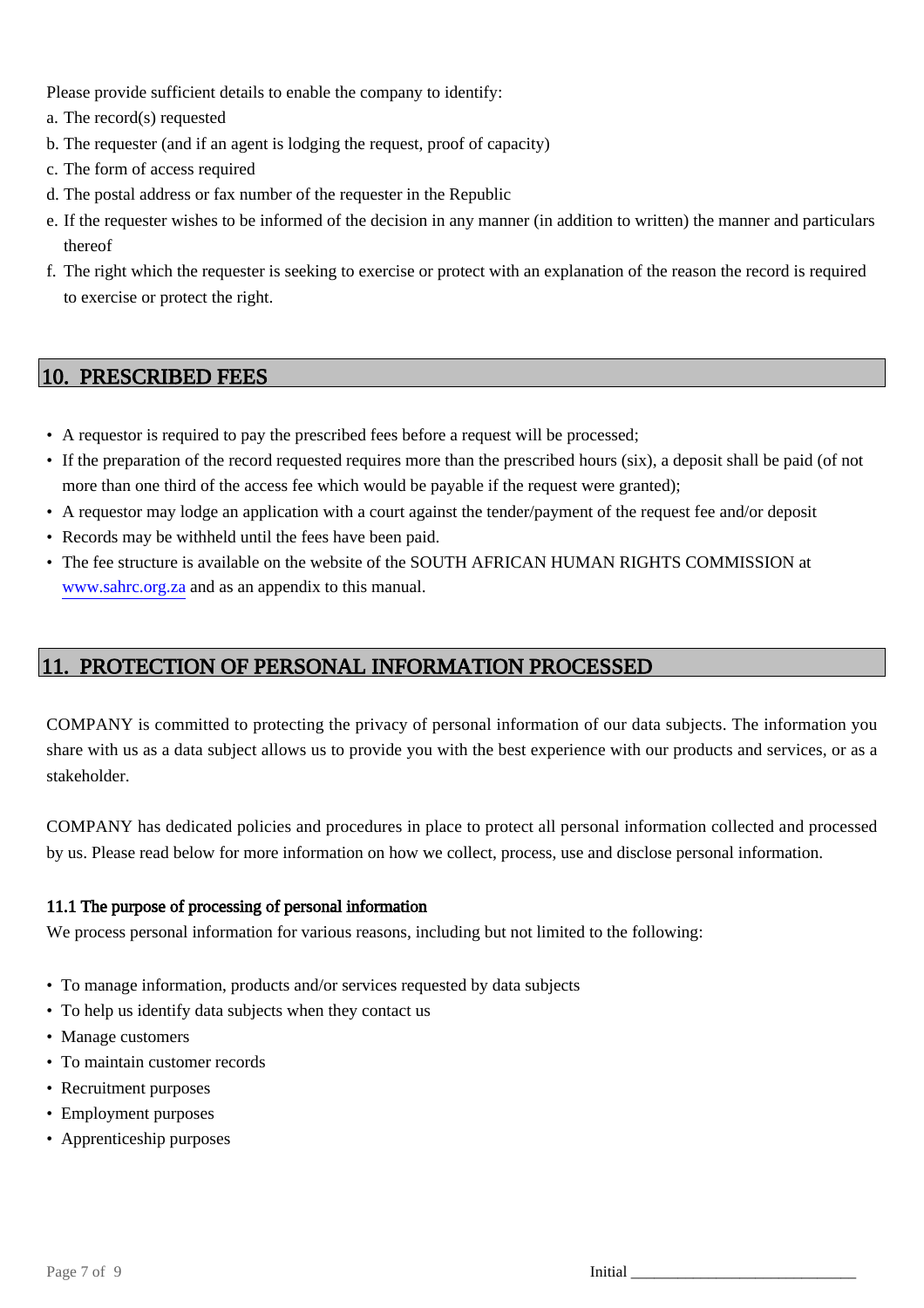- Training purposes
- General administration
- Financial and tax purposes
- Legal or contractual purposes
- Health and safety purposes
- To monitor access, secure and manage our premises and facilities
- To transact with our suppliers
- Marketing purposes

#### 11.2 Data subject categories and personal information processed

| <b>Customers</b> |                          |
|------------------|--------------------------|
|                  | Age<br>Education history |
|                  | <b>ID</b> number         |
|                  | Race                     |
|                  | Sex                      |

#### 11.3 Recipients with whom personal information is shared

In processing your personal information, we may share it within the group of companies or with other third parties. These include but are not limited to:

- Statutory authorities
- Tax authorities
- Contractors, vendors, or suppliers
- Data storage providers
- Server hosts
- Service providers

#### 11.4 Security measures implemented to protect personal information

We have identified our security risks over the personal information we process in line with the Protection of Personal Information Act, and we have implemented various security measures to ensure reasonable protection against the risk of loss, misuse, unauthorised access and disclosure, alteration and destruction of the personal information.

We also take steps to ensure that operators that process personal information on behalf of company name apply adequate safeguards as outlined above.

#### 11.5 Trans-border flows of personal information

We may transfer to, and store personal information we collect about you, in countries other than South Africa, if the relevant business transactions or situation requires trans-border processing. These countries may not have the same data protection laws as South Africa, and in this instance, we will only transfer the information if we have consent from you, or it is necessary for the performance or conclusion of a contract between us.